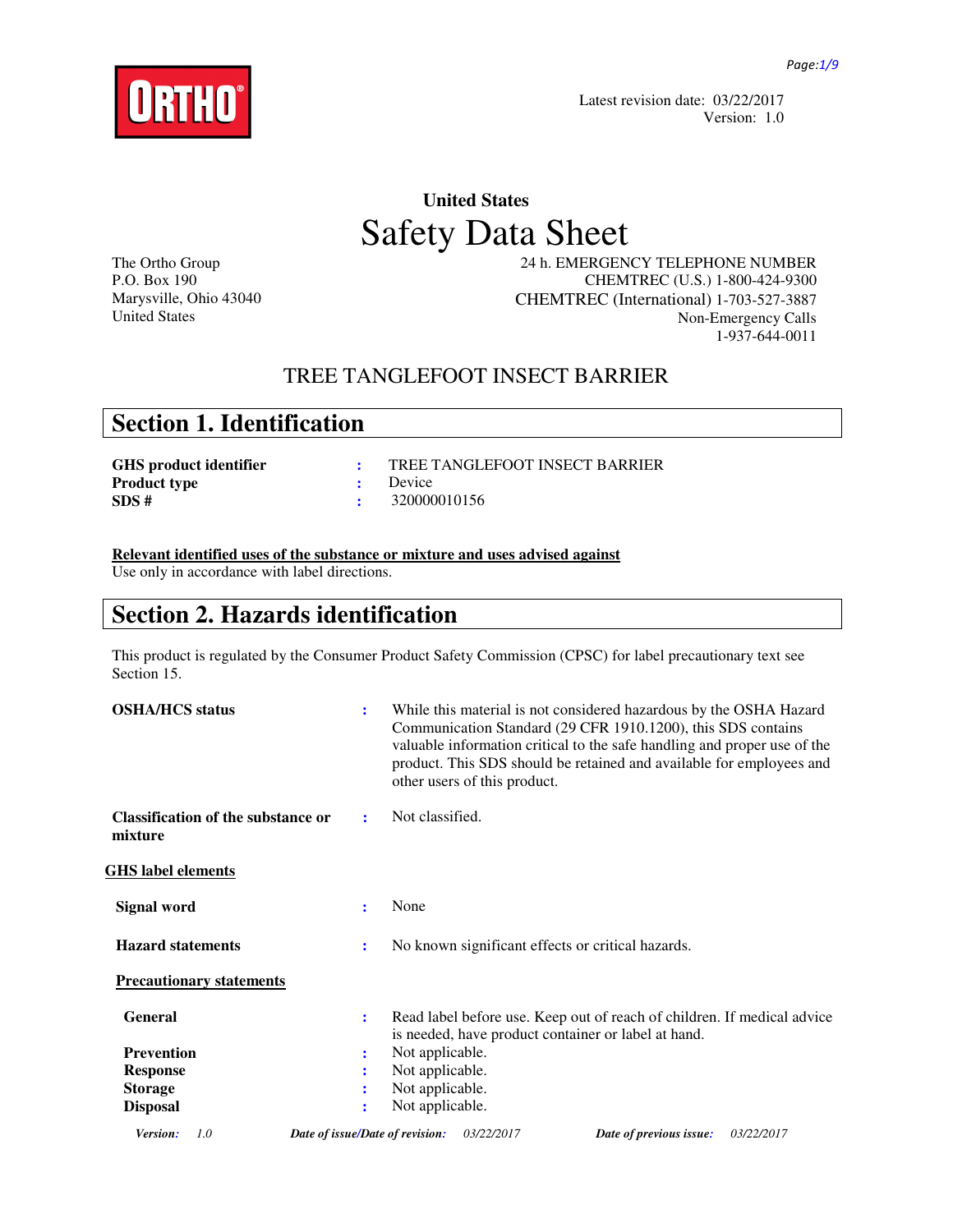| <b>Supplemental label elements</b> | None known. |
|------------------------------------|-------------|
| Hazards not otherwise classified   | None known. |

## **Section 3. Composition/information on ingredients**

| Substance/mixture             | Mixture          |
|-------------------------------|------------------|
| <b>Chemical name</b>          | : Not available. |
| Other means of identification | Not available.   |

Any concentration shown as a range is to protect confidentiality or is due to batch variation.

**There are no ingredients present which, within the current knowledge of the supplier and in the concentrations applicable, are classified as hazardous to health or the environment and hence require reporting in this section.** 

**Occupational exposure limits, if available, are listed in Section 8.**

## **Section 4. First aid measures**

### **Description of necessary first aid measures**

| Eye contact         |           | Immediately flush eyes with plenty of water, occasionally lifting the<br>upper and lower eyelids. Check for and remove any contact lenses.<br>Get medical attention if irritation occurs.                                                                       |
|---------------------|-----------|-----------------------------------------------------------------------------------------------------------------------------------------------------------------------------------------------------------------------------------------------------------------|
| <b>Inhalation</b>   |           | Remove victim to fresh air and keep at rest in a position comfortable<br>for breathing. Get medical attention if symptoms occur.                                                                                                                                |
| <b>Skin contact</b> | $\bullet$ | Flush contaminated skin with plenty of water. Remove contaminated<br>clothing and shoes. Get medical attention if symptoms occur.                                                                                                                               |
| Ingestion           |           | Wash out mouth with water. If material has been swallowed and the<br>exposed person is conscious, give small quantities of water to drink.<br>Do not induce vomiting unless directed to do so by medical personnel.<br>Get medical attention if symptoms occur. |

### **Most important symptoms/effects, acute and delayed**

### **Potential acute health effects**

| Eve contact<br><b>Inhalation</b><br><b>Skin contact</b><br><b>Ingestion</b> | ÷<br>$\bullet$<br>÷ | No known significant effects or critical hazards.<br>No known significant effects or critical hazards.<br>No known significant effects or critical hazards.<br>No known significant effects or critical hazards. |
|-----------------------------------------------------------------------------|---------------------|------------------------------------------------------------------------------------------------------------------------------------------------------------------------------------------------------------------|
| Over-exposure signs/symptoms                                                |                     |                                                                                                                                                                                                                  |
| Eye contact                                                                 | ٠.                  | No specific data.                                                                                                                                                                                                |
| <b>Inhalation</b>                                                           | $\bullet$           | No specific data.                                                                                                                                                                                                |
| <b>Skin contact</b>                                                         | ٠.                  | No specific data.                                                                                                                                                                                                |
| <b>Ingestion</b>                                                            | ÷                   | No specific data.                                                                                                                                                                                                |
|                                                                             |                     | <u>Indication of immediate medical attention and special treatment needed, if necessary</u>                                                                                                                      |
| Notes to physician                                                          | $\ddot{\cdot}$      | Treat symptomatically. Contact poison treatment specialist<br>immediately if large quantities have been ingested or inhaled.                                                                                     |
|                                                                             |                     |                                                                                                                                                                                                                  |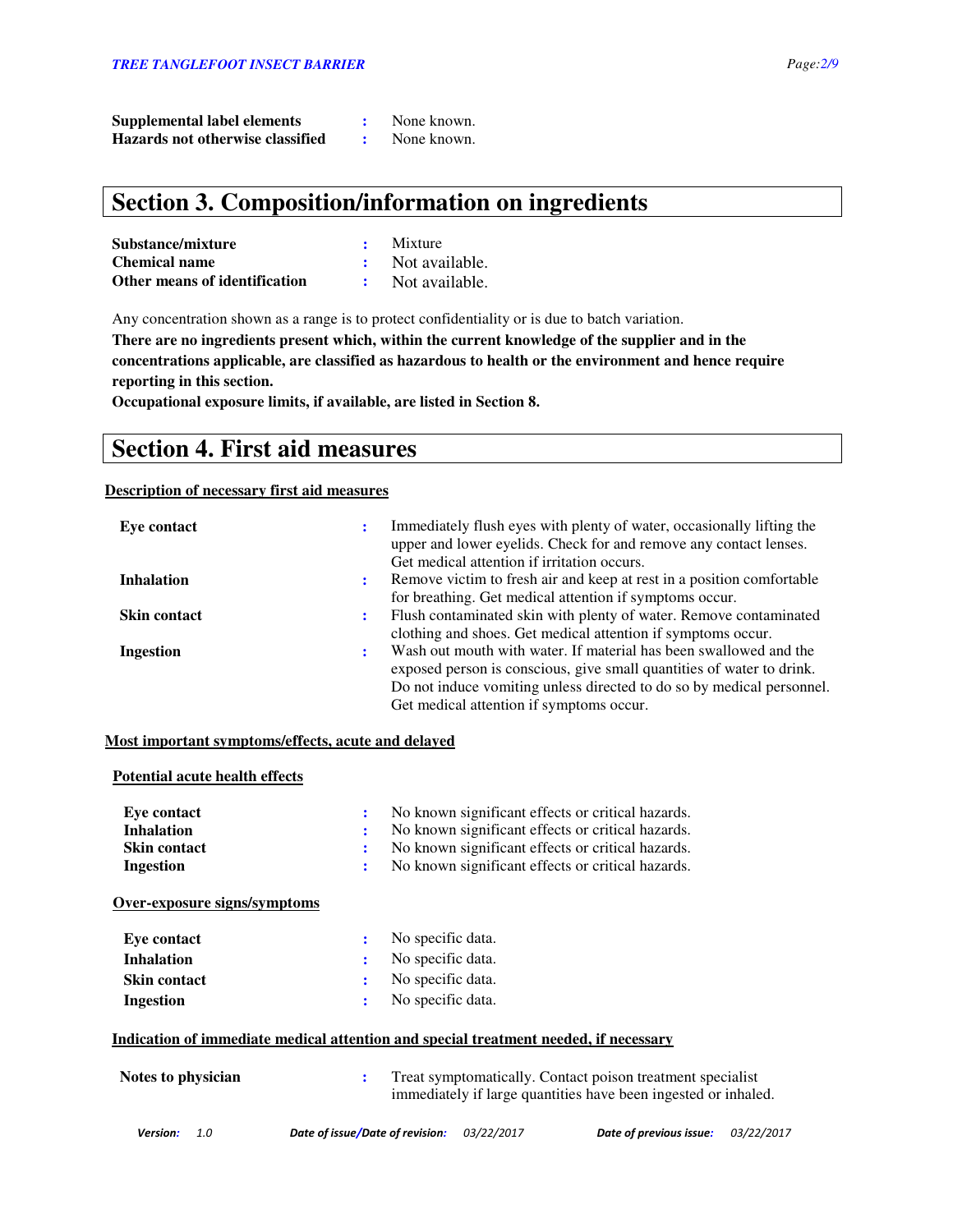| <b>Specific treatments</b>        | No specific treatment.                                                                |
|-----------------------------------|---------------------------------------------------------------------------------------|
| <b>Protection of first-aiders</b> | No action shall be taken involving any personal risk or without<br>suitable training. |

**See toxicological information (Section 11)** 

## **Section 5. Fire-fighting measures**

### **Extinguishing media**

| Suitable extinguishing media<br>Unsuitable extinguishing media                                      |                | Use an extinguishing agent suitable for the surrounding fire.<br>None known.                                                                                                                      |
|-----------------------------------------------------------------------------------------------------|----------------|---------------------------------------------------------------------------------------------------------------------------------------------------------------------------------------------------|
| Specific hazards arising from the<br>chemical<br><b>Hazardous</b> thermal<br>decomposition products | $\ddot{\cdot}$ | In a fire or if heated, a pressure increase will occur and the container<br>may burst.<br>Decomposition products may include the following materials:<br>carbon dioxide<br>carbon monoxide        |
| Special protective actions for fire-<br><b>fighters</b>                                             | ÷              | Promptly isolate the scene by removing all persons from the vicinity<br>of the incident if there is a fire. No action shall be taken involving any<br>personal risk or without suitable training. |
| Special protective equipment for<br>fire-fighters                                                   | ÷              | Fire-fighters should wear appropriate protective equipment and self-<br>contained breathing apparatus (SCBA) with a full face-piece operated<br>in positive pressure mode.                        |

## **Section 6. Accidental release measures**

### **Personal precautions, protective equipment and emergency procedures**

| For non-emergency personnel<br>For emergency responders      | $\ddot{\cdot}$<br>$\ddot{\cdot}$ | No action shall be taken involving any personal risk or without<br>suitable training. Evacuate surrounding areas. Keep unnecessary and<br>unprotected personnel from entering. Do not touch or walk through<br>spilled material. Put on appropriate personal protective equipment.<br>If specialised clothing is required to deal with the spillage, take note of                                                                       |
|--------------------------------------------------------------|----------------------------------|-----------------------------------------------------------------------------------------------------------------------------------------------------------------------------------------------------------------------------------------------------------------------------------------------------------------------------------------------------------------------------------------------------------------------------------------|
|                                                              |                                  | any information in Section 8 on suitable and unsuitable materials. See<br>also the information in "For non-emergency personnel".                                                                                                                                                                                                                                                                                                        |
| <b>Environmental precautions</b>                             | $\ddot{\cdot}$                   | Avoid dispersal of spilled material and runoff and contact with soil,<br>waterways, drains and sewers. Inform the relevant authorities if the<br>product has caused environmental pollution (sewers, waterways, soil<br>or air).                                                                                                                                                                                                        |
| <u>Methods and materials for containment and cleaning up</u> |                                  |                                                                                                                                                                                                                                                                                                                                                                                                                                         |
| <b>Spill</b>                                                 | $\ddot{\cdot}$                   | Stop leak if without risk. Move containers from spill area. Prevent<br>entry into sewers, water courses, basements or confined areas. Wash<br>spillages into an effluent treatment plant or proceed as follows.<br>Contain and collect spillage with non-combustible, absorbent material<br>e.g. sand, earth, vermiculite or diatomaceous earth and place in<br>container for disposal according to local regulations (see Section 13). |

Dispose of via a licensed waste disposal contractor. Note: see Section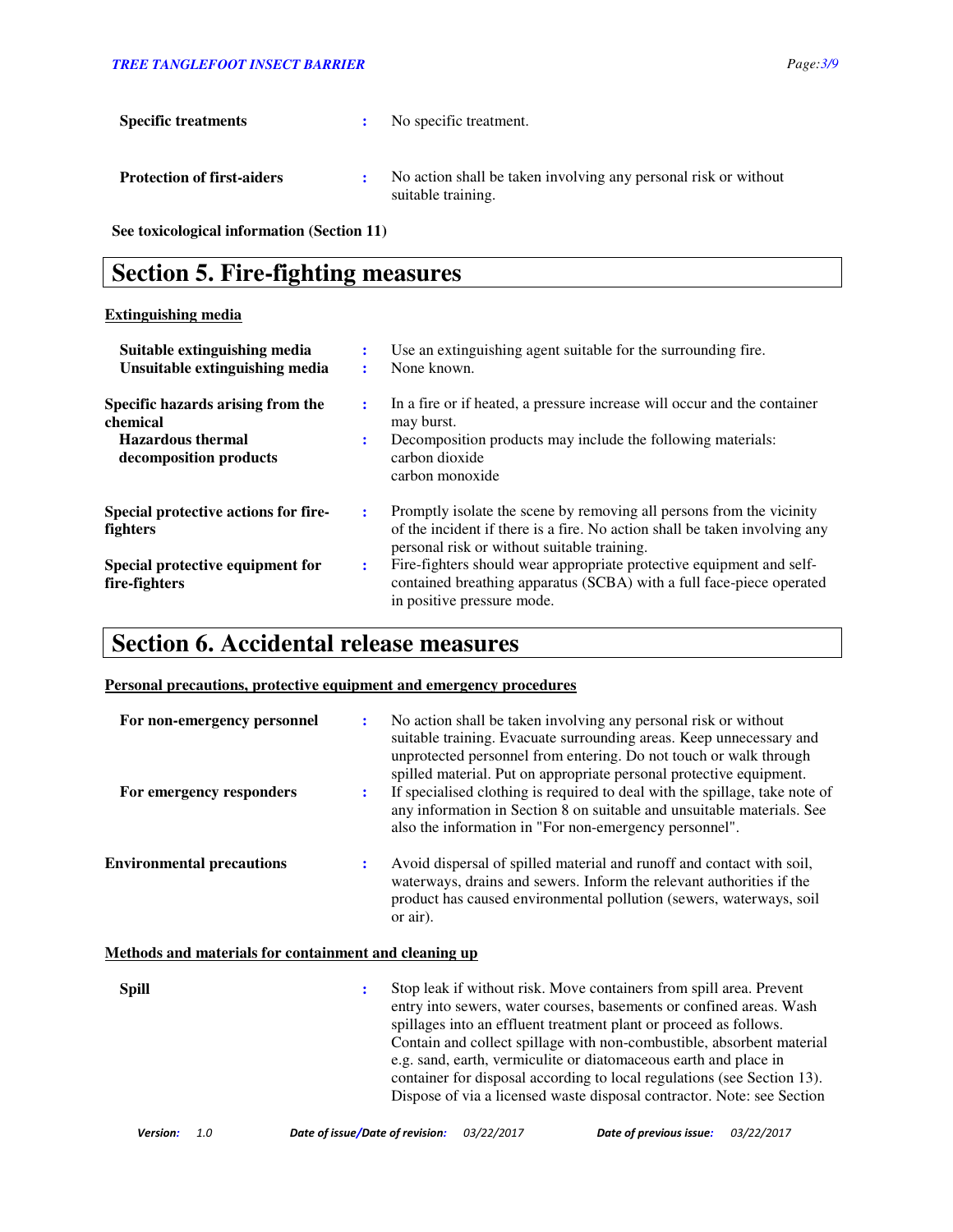1 for emergency contact information and Section 13 for waste disposal.

# **Section 7. Handling and storage**

### **Precautions for safe handling**

| <b>Protective measures</b><br>Advice on general occupational<br>hygiene | ÷<br>٠<br>$\bullet$ | Put on appropriate personal protective equipment (see Section 8).<br>Eating, drinking and smoking should be prohibited in areas where this<br>material is handled, stored and processed. Workers should wash hands<br>and face before eating, drinking and smoking. Remove contaminated<br>clothing and protective equipment before entering eating areas. See<br>also Section 8 for additional information on hygiene measures.                                                                               |
|-------------------------------------------------------------------------|---------------------|----------------------------------------------------------------------------------------------------------------------------------------------------------------------------------------------------------------------------------------------------------------------------------------------------------------------------------------------------------------------------------------------------------------------------------------------------------------------------------------------------------------|
| Conditions for safe storage,<br>including any incompatibilities         | ÷                   | Store in accordance with local regulations. Store in original container<br>protected from direct sunlight in a dry, cool and well-ventilated area,<br>away from incompatible materials (see Section 10) and food and<br>drink. Keep container tightly closed and sealed until ready for use.<br>Containers that have been opened must be carefully resealed and kept<br>upright to prevent leakage. Do not store in unlabeled containers. Use<br>appropriate containment to avoid environmental contamination. |

# **Section 8. Exposure controls/personal protection**

| <b>Occupational exposure limits</b><br>None.          |                                 |                                    |                                                                                                                                                                                                                                                                                                                                                                                                                                                                                                                                                                                                                                                                                                                                                                       |            |
|-------------------------------------------------------|---------------------------------|------------------------------------|-----------------------------------------------------------------------------------------------------------------------------------------------------------------------------------------------------------------------------------------------------------------------------------------------------------------------------------------------------------------------------------------------------------------------------------------------------------------------------------------------------------------------------------------------------------------------------------------------------------------------------------------------------------------------------------------------------------------------------------------------------------------------|------------|
| Appropriate engineering controls                      | $\ddot{\cdot}$                  | exposure to airborne contaminants. | Good general ventilation should be sufficient to control worker                                                                                                                                                                                                                                                                                                                                                                                                                                                                                                                                                                                                                                                                                                       |            |
| <b>Environmental exposure controls</b>                | $\ddot{\cdot}$                  |                                    | Emissions from ventilation or work process equipment should be<br>checked to ensure they comply with the requirements of<br>environmental protection legislation. In some cases, fume scrubbers,<br>filters or engineering modifications to the process equipment will be<br>necessary to reduce emissions to acceptable levels.                                                                                                                                                                                                                                                                                                                                                                                                                                      |            |
| <b>Individual protection measures</b>                 |                                 |                                    |                                                                                                                                                                                                                                                                                                                                                                                                                                                                                                                                                                                                                                                                                                                                                                       |            |
| <b>Hygiene</b> measures<br><b>Eye/face protection</b> | $\ddot{\cdot}$<br>:             |                                    | Wash hands, forearms and face thoroughly after handling chemical<br>products, before eating, smoking and using the lavatory and at the end<br>of the working period. Appropriate techniques should be used to<br>remove potentially contaminated clothing. Wash contaminated<br>clothing before reusing. Ensure that eyewash stations and safety<br>showers are close to the workstation location.<br>Safety eyewear complying with an approved standard should be used<br>when a risk assessment indicates this is necessary to avoid exposure to<br>liquid splashes, mists, gases or dusts. If contact is possible, the<br>following protection should be worn, unless the assessment indicates a<br>higher degree of protection: safety glasses with side-shields. |            |
| <b>Skin protection</b>                                |                                 |                                    |                                                                                                                                                                                                                                                                                                                                                                                                                                                                                                                                                                                                                                                                                                                                                                       |            |
| <b>Hand protection</b>                                | $\ddot{\cdot}$                  |                                    | Chemical-resistant, impervious gloves complying with an approved<br>standard should be worn at all times when handling chemical products<br>if a risk assessment indicates this is necessary.                                                                                                                                                                                                                                                                                                                                                                                                                                                                                                                                                                         |            |
| Version:<br>1.0                                       | Date of issue/Date of revision: | 03/22/2017                         | Date of previous issue:                                                                                                                                                                                                                                                                                                                                                                                                                                                                                                                                                                                                                                                                                                                                               | 03/22/2017 |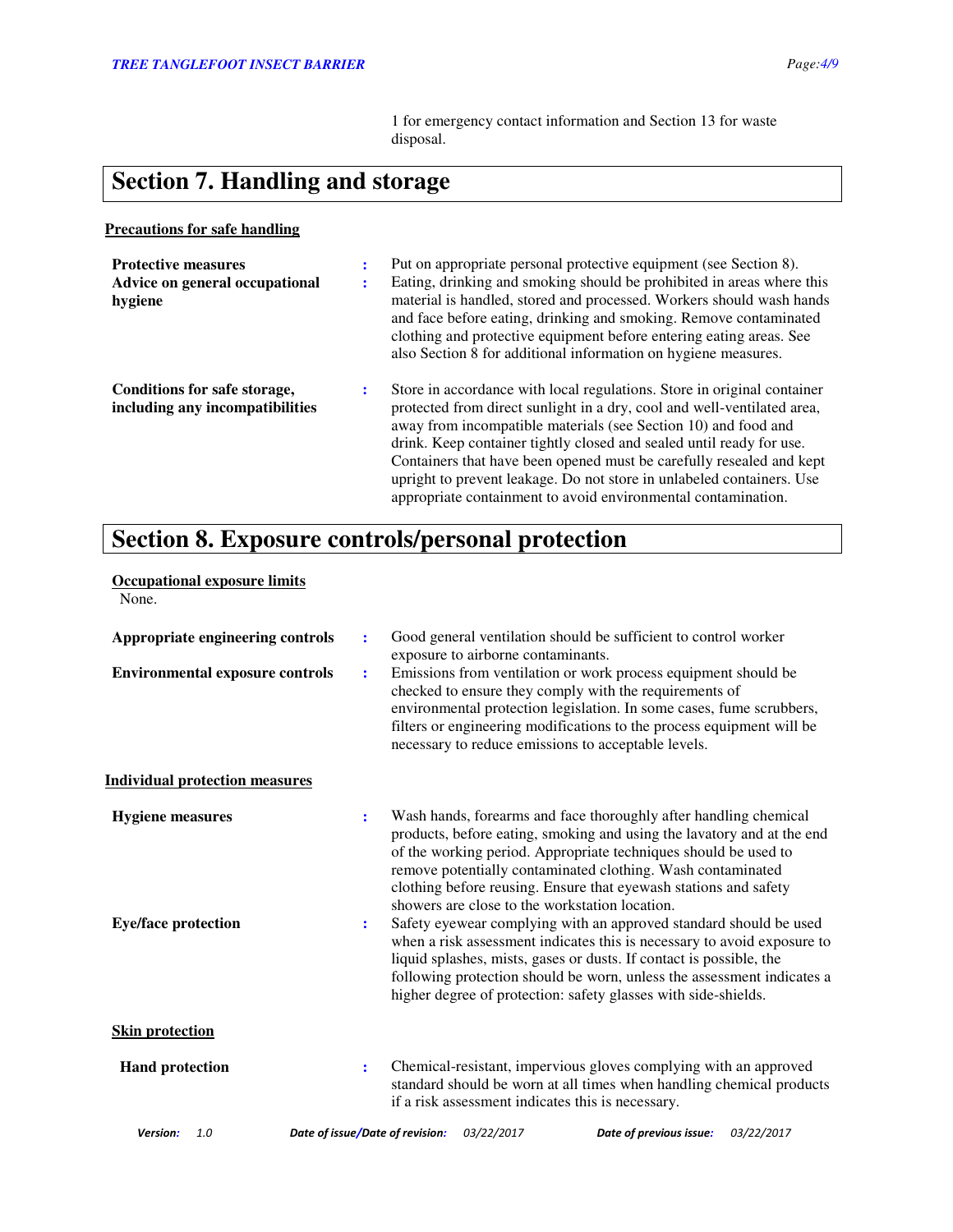| <b>Body protection</b>        | Personal protective equipment for the body should be selected based<br>on the task being performed and the risks involved and should be                                                                                                                                                                                     |
|-------------------------------|-----------------------------------------------------------------------------------------------------------------------------------------------------------------------------------------------------------------------------------------------------------------------------------------------------------------------------|
|                               | approved by a specialist before handling this product.                                                                                                                                                                                                                                                                      |
| Other skin protection         | Appropriate footwear and any additional skin protection measures<br>should be selected based on the task being performed and the risks<br>involved and should be approved by a specialist before handling this<br>product.                                                                                                  |
| <b>Respiratory protection</b> | Use a properly fitted, air-purifying or air-fed respirator complying<br>with an approved standard if a risk assessment indicates this is<br>necessary. Respirator selection must be based on known or anticipated<br>exposure levels, the hazards of the product and the safe working limits<br>of the selected respirator. |

# **Section 9. Physical and chemical properties**

### **Appearance**

| <b>Physical state</b>            |                | liquid [Paste]               |
|----------------------------------|----------------|------------------------------|
| Color                            |                | Dark amber                   |
| Odor                             | $\ddot{\cdot}$ | Faint odor.                  |
| <b>Odor threshold</b>            |                | Not available.               |
| pН                               |                | Not available.               |
| <b>Melting point</b>             |                | Not available.               |
| <b>Boiling point</b>             | ÷              | Not available.               |
| <b>Flash point</b>               |                | Not available.               |
| <b>Evaporation rate</b>          |                | Not available.               |
| <b>Flammability (solid, gas)</b> |                | Not available.               |
| Lower and upper explosive        | ÷              | Lower: Not available.        |
| (flammable) limits               |                | <b>Upper:</b> Not available. |
| Vapor pressure                   |                | Not available.               |
| Vapor density                    |                | Not available.               |
| <b>Relative density</b>          |                | Not available.               |
| <b>Solubility</b>                |                | Not available.               |
| <b>Partition coefficient: n-</b> | ፡              | Not available.               |
| octanol/water                    |                |                              |
| <b>Auto-ignition temperature</b> |                | Not available.               |
| <b>Decomposition temperature</b> | ፡              | Not available.               |
| <b>Viscosity</b>                 | İ              | Dynamic: 14,000 cPs          |
|                                  |                |                              |

**Kinematic:** Not available.

# **Section 10. Stability and reactivity**

| <b>Reactivity</b>                         | ÷  | No specific test data related to reactivity available for this product or<br>its ingredients. |
|-------------------------------------------|----|-----------------------------------------------------------------------------------------------|
| <b>Chemical stability</b>                 | ٠. | The product is stable.                                                                        |
| <b>Possibility of hazardous reactions</b> | ÷  | Under normal conditions of storage and use, hazardous reactions will                          |
|                                           |    | not occur.                                                                                    |
| <b>Conditions to avoid</b>                | :  | No specific data.                                                                             |
| Incompatible materials                    |    | No specific data.                                                                             |
| <b>Hazardous decomposition</b>            | ٠. | Under normal conditions of storage and use, hazardous decomposition                           |
|                                           |    |                                                                                               |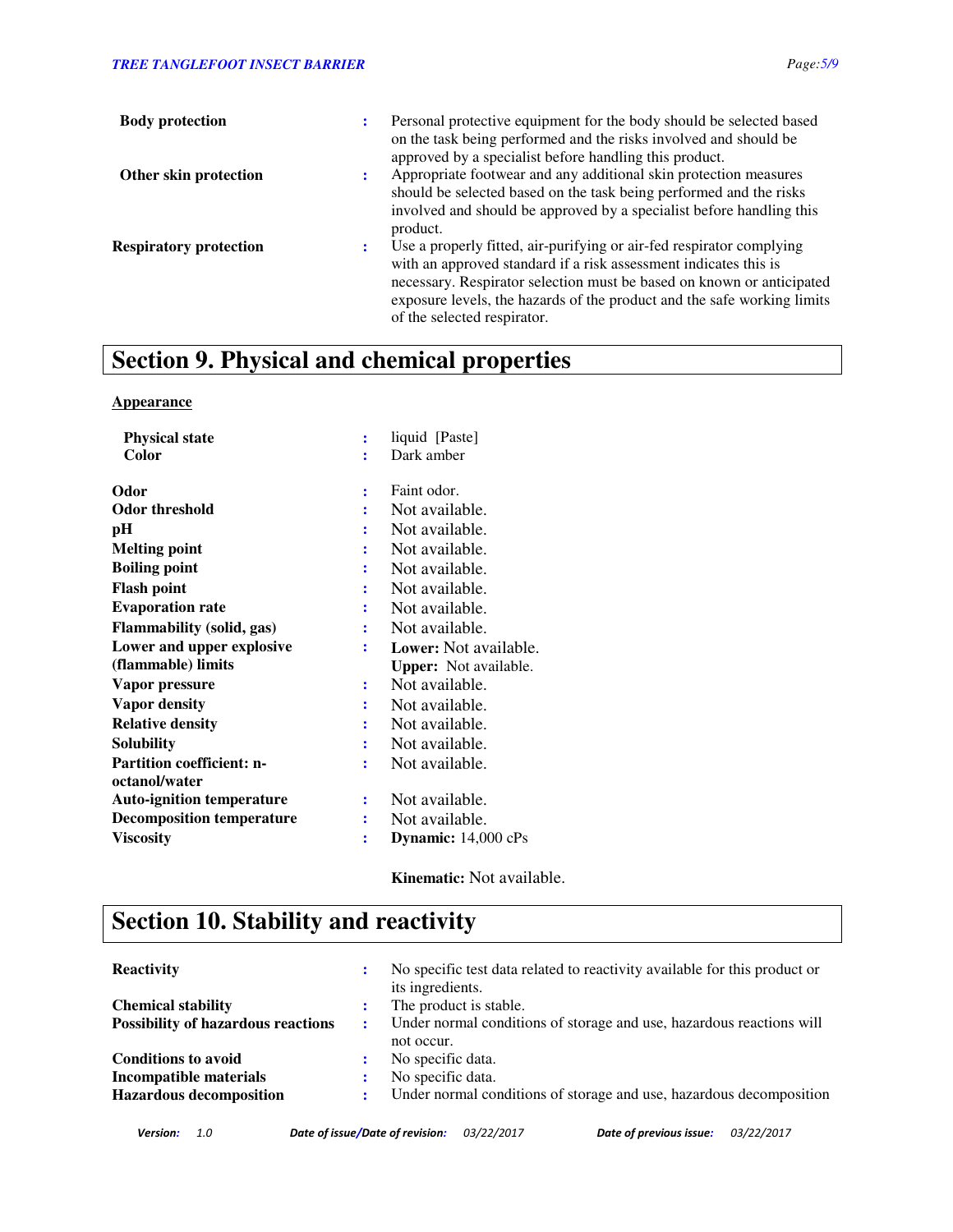**products products products products products products produced.** 

# **Section 11. Toxicological information**

### **Information on toxicological effects**

### **Acute toxicity**

| <b>Product/ingredient name</b> | <b>Result</b>   | <b>Species</b> | <b>Dose</b>     | <b>Exposure</b>          |
|--------------------------------|-----------------|----------------|-----------------|--------------------------|
|                                |                 |                |                 |                          |
|                                | LD50 Oral       | Rat            | $> 5,000$ mg/kg | $\overline{\phantom{0}}$ |
|                                | LC50 Inhalation | Rat            | $> 5$ mg/l      | 4 h                      |
|                                | LD50 Dermal     | Rat            | $> 5,000$ mg/kg | $\overline{\phantom{0}}$ |

**Conclusion/Summary :** No known significant effects or critical hazards.

### **Irritation/Corrosion**

| <b>Product/ingredient name</b> | <b>Result</b>                        | <b>Species</b> | <b>Score</b> | <b>Exposure</b> | <b>Observation</b> |
|--------------------------------|--------------------------------------|----------------|--------------|-----------------|--------------------|
|                                | Eyes -<br>Redness of                 | Rabbit         | 1.0          |                 |                    |
|                                | the<br>conjunctivae                  |                |              |                 |                    |
|                                | Respiratory -<br>Erythema/Es<br>char | Rabbit         | 1.0          |                 |                    |

| <b>Conclusion/Summary</b> |                                   |
|---------------------------|-----------------------------------|
| Skin                      | Non-irritating                    |
| Eves                      | : Non-irritating                  |
| <b>Respiratory</b>        | Testing not technically possible. |

### **Sensitization**

| <b>Product/ingredient name</b>                                 | Route of exposure                                                   | <b>Species</b>          | <b>Result</b>   |
|----------------------------------------------------------------|---------------------------------------------------------------------|-------------------------|-----------------|
|                                                                | Skin                                                                | Guinea pig              | Not sensitizing |
| <b>Conclusion/Summary</b><br><b>Skin</b><br><b>Respiratory</b> | Not sensitizing<br>÷<br>Testing not technically possible.<br>÷      |                         |                 |
| <b>Mutagenicity</b>                                            |                                                                     |                         |                 |
| <b>Conclusion/Summary</b>                                      | No known significant effects or critical hazards.<br>÷              |                         |                 |
| Carcinogenicity                                                |                                                                     |                         |                 |
| <b>Conclusion/Summary</b>                                      | No known significant effects or critical hazards.<br>$\ddot{\cdot}$ |                         |                 |
| <b>Reproductive toxicity</b>                                   |                                                                     |                         |                 |
| <b>Conclusion/Summary</b>                                      | No known significant effects or critical hazards.<br>÷              |                         |                 |
| <b>Teratogenicity</b>                                          |                                                                     |                         |                 |
| 1.0<br>Version:                                                | Date of issue/Date of revision:<br>03/22/2017                       | Date of previous issue: | 03/22/2017      |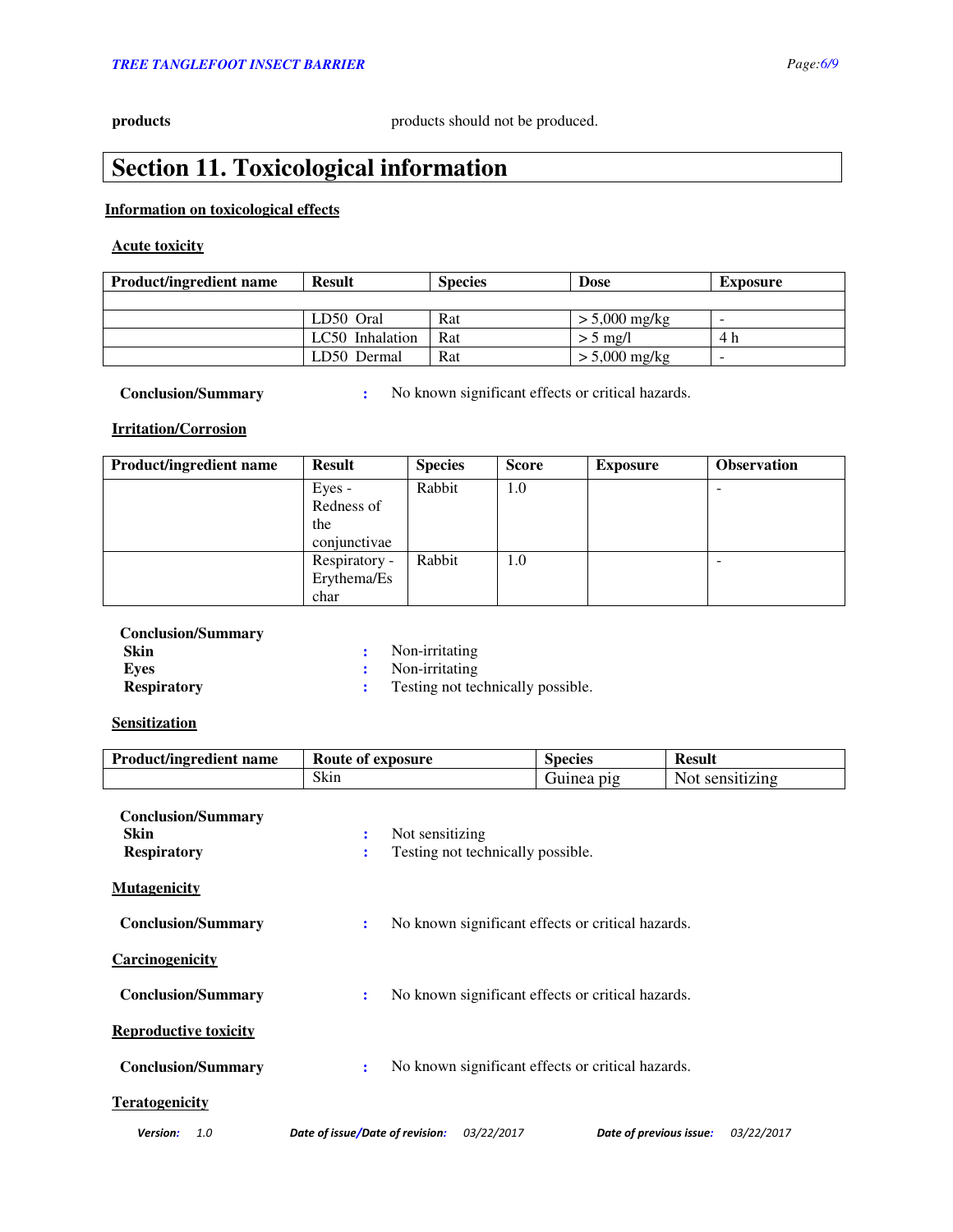| Specific target organ toxicity (single exposure)<br>Not available.          |              |                                                   |
|-----------------------------------------------------------------------------|--------------|---------------------------------------------------|
| <b>Specific target organ toxicity (repeated exposure)</b><br>Not available. |              |                                                   |
| <b>Aspiration hazard</b>                                                    |              |                                                   |
| Not available.                                                              |              |                                                   |
| Information on the likely routes of<br>exposure                             | $\mathbf{L}$ | Not available.                                    |
| <b>Potential chronic health effects</b>                                     |              |                                                   |
| <b>Conclusion/Summary</b>                                                   | ÷            | No known significant effects or critical hazards. |
| <b>General</b>                                                              |              | No known significant effects or critical hazards. |
| Carcinogenicity                                                             | :            | No known significant effects or critical hazards. |
| <b>Mutagenicity</b>                                                         |              | No known significant effects or critical hazards. |
| <b>Teratogenicity</b>                                                       |              | No known significant effects or critical hazards. |
| <b>Developmental effects</b>                                                |              | No known significant effects or critical hazards. |
| <b>Fertility effects</b>                                                    | :            | No known significant effects or critical hazards. |

**Conclusion/Summary :** No known significant effects or critical hazards.

# **Section 12. Ecological information**

| <b>Toxicity</b>                           |                      |                                                   |
|-------------------------------------------|----------------------|---------------------------------------------------|
| <b>Conclusion/Summary</b>                 | $\ddot{\phantom{a}}$ | Not available.                                    |
| Persistence and degradability             |                      |                                                   |
| <b>Conclusion/Summary</b>                 | $\ddot{\cdot}$       | Not available.                                    |
|                                           |                      |                                                   |
| <b>Mobility in soil</b>                   |                      |                                                   |
| Soil/water partition coefficient<br>(KOC) | ÷                    | Not available.                                    |
| Other adverse effects                     | $\ddot{\cdot}$       | No known significant effects or critical hazards. |

# **Section 13. Disposal considerations**

| <b>Disposal methods</b> | ÷ | The generation of waste should be avoided or minimized wherever<br>possible. Disposal of this product, solutions and any by-products<br>should at all times comply with the requirements of environmental<br>protection and waste disposal legislation and any regional local<br>authority requirements. Dispose of surplus and non-recyclable<br>products via a licensed waste disposal contractor. Waste should not be<br>disposed of untreated to the sewer unless fully compliant with the<br>requirements of all authorities with jurisdiction. Waste packaging |
|-------------------------|---|----------------------------------------------------------------------------------------------------------------------------------------------------------------------------------------------------------------------------------------------------------------------------------------------------------------------------------------------------------------------------------------------------------------------------------------------------------------------------------------------------------------------------------------------------------------------|
|-------------------------|---|----------------------------------------------------------------------------------------------------------------------------------------------------------------------------------------------------------------------------------------------------------------------------------------------------------------------------------------------------------------------------------------------------------------------------------------------------------------------------------------------------------------------------------------------------------------------|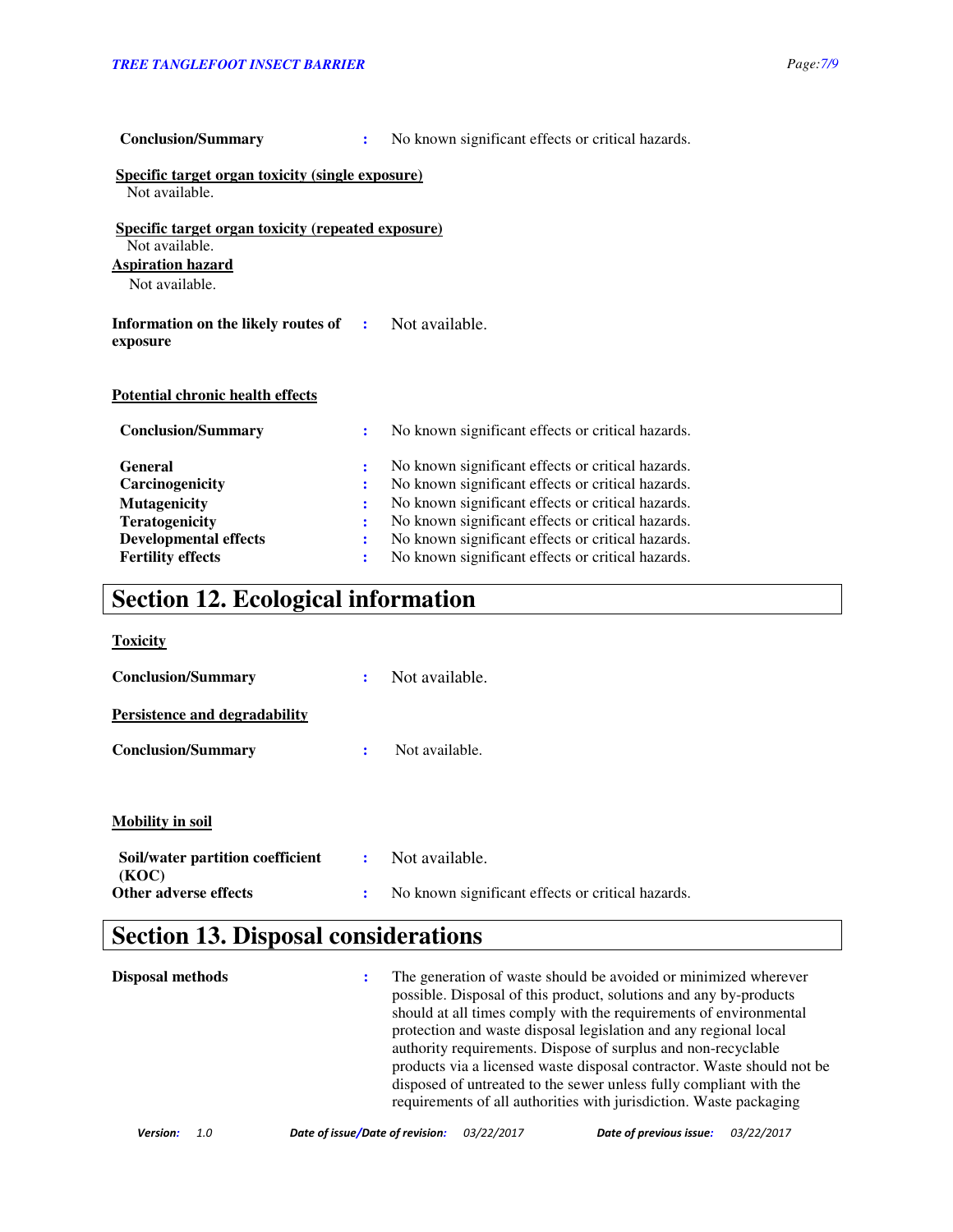should be recycled. Incineration or landfill should only be considered when recycling is not feasible. This material and its container must be disposed of in a safe way. Empty containers or liners may retain some product residues. Avoid dispersal of spilled material and runoff and contact with soil, waterways, drains and sewers.

## **Section 14. Transport information**

### **Regulatory**

| information        | UN no. | Р |
|--------------------|--------|---|
| DOT                |        | N |
| IATA (C)           |        |   |
| IATA(P)            |        |   |
| <b>IMDG</b>        |        |   |
| TDG                |        |   |
| PG*: Packing group |        |   |

Vot Regulated Not Regulated Not Regulated Not Regulated

**information UN no. Proper shipping name Class Class PG\* Note** 

# **Section 15. Regulatory information**

| <b>Precautionary statements</b>       |   |                |                                                                                     |
|---------------------------------------|---|----------------|-------------------------------------------------------------------------------------|
| Signal word                           | ÷ |                | No signal word.                                                                     |
| <b>Emergency Overview</b>             | ÷ |                | Keep out of reach of children.                                                      |
| <b>U.S. Federal regulations</b>       |   | ÷              | <b>United States inventory (TSCA 8b):</b><br>All components are listed or exempted. |
| <b>State regulations</b>              |   |                |                                                                                     |
| California Prop. 65<br>Not available. |   |                |                                                                                     |
| <b>International lists</b>            |   |                |                                                                                     |
| <b>National inventory</b>             |   |                |                                                                                     |
| <b>Australia</b>                      |   | $\ddot{\cdot}$ | All components are listed or exempted.                                              |
| Canada                                |   |                | All components are listed or exempted.                                              |
| <b>China</b>                          |   |                | All components are listed or exempted.                                              |
| <b>Europe</b>                         |   |                | Not determined.                                                                     |
| Japan                                 |   |                | Not determined.                                                                     |
| Malaysia                              |   |                | Not determined.                                                                     |
| <b>New Zealand</b>                    |   |                | All components are listed or exempted.                                              |
| <b>Philippines</b>                    |   |                | All components are listed or exempted.                                              |
| <b>Republic of Korea</b>              |   |                | All components are listed or exempted.                                              |
| <b>Taiwan</b>                         |   | $\ddot{\cdot}$ | Not determined.                                                                     |

## **Section 16. Other information**